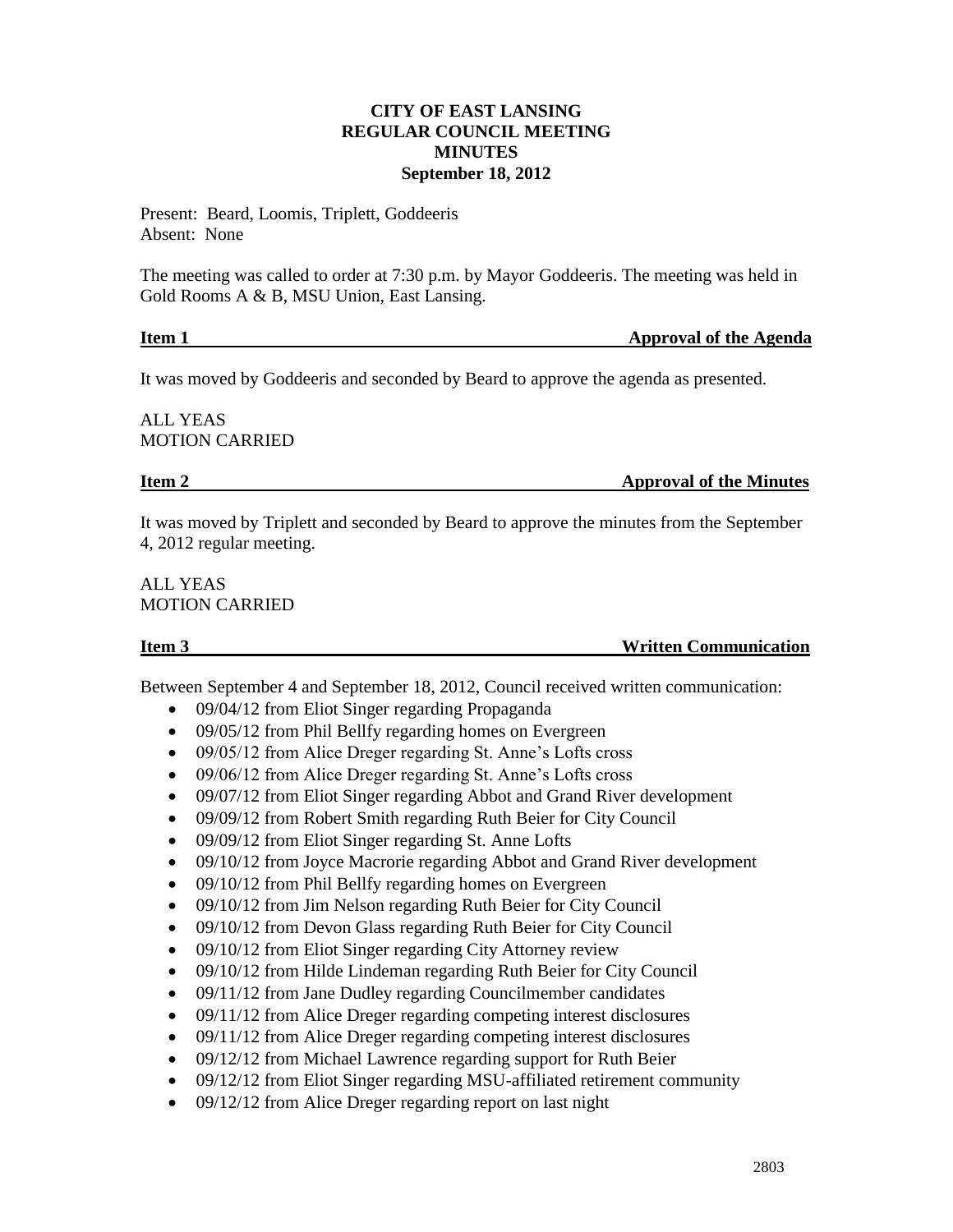- 09/13/12 from Phil Bellfy regarding suit against City Attorney
- 09/14/12 from Alice Dreger and Laurie Hoffman regarding City Council agendas
- 09/14/12 from Alice Dreger regarding City Council agendas
- 09/14/12 from Alice Dreger regarding City Council agendas
- 09/16/12 from Alice Dreger regarding City Attorney search
- 09/16/12 from Eliot Singer regarding City Attorney
- 09/17/12 from Eliot Singer regarding forum on Red Cedar golf course
- 09/17/12 from Jeffrey Hank and Marie McKenna regarding unequal treatment
- 09/18/12 from Phil Bellfy regarding City Attorney
- 09/18/12 from ELi regarding City Attorney
- 09/18/12 from Bill Murphy regarding Kathleen Boyle for City Council
- 09/18/12 from Steve Scheffel regarding Kathleen Boyle for City Council
- 09/18/12 from Donette Ramey regarding Ruth Beier for City Council
- 09/18/12 from Martha Lynch regarding Kathleen Boyle for City Council

Goddeeris said she has received many calls and comments in support of candidates and in support of Council's process and televised interviews.

### **Item 4 \_\_\_\_\_\_\_\_\_\_\_\_\_\_\_\_\_\_\_\_\_\_\_\_\_\_\_\_\_ Communication from Audience**

 Alice Dreger, 621 Sunset Lane, spoke regarding ethics complaint, St. Anne cross, and City Attorney.

# **Item 5 Communication from Mayor and Council Members**

Councilmember Loomis:

 Referenced a September 9, 2012 Lansing State Journal article regarding St. Anne project and his concerns regarding Councilmember statements made within the article. He said issues are Council speed at moving project forward, structural integrity, and safety. He said he stands behind his vote.

Councilmember Beard:

 Said on Sunday he attended East Lansing Welcomes the World event and looks forward to next year.

Mayor Pro Tem Triplett:

- Highlighted a signed Memorandum of Understanding for six neighboring jurisdictions to work in a collaborative fashion toward automatic mutual aid for fire service.
- Echoed Beard's comments regarding East Lansing Welcomes the World event. He said this is the third year and thanked East Lansing Public Library and Library Director Kristin Shelley and staff for hosting the event.
- Said he also stands behind his vote and comments made in September 9, 2012 Lansing State Journal article regarding St. Anne project. He referenced standards of review and Council process.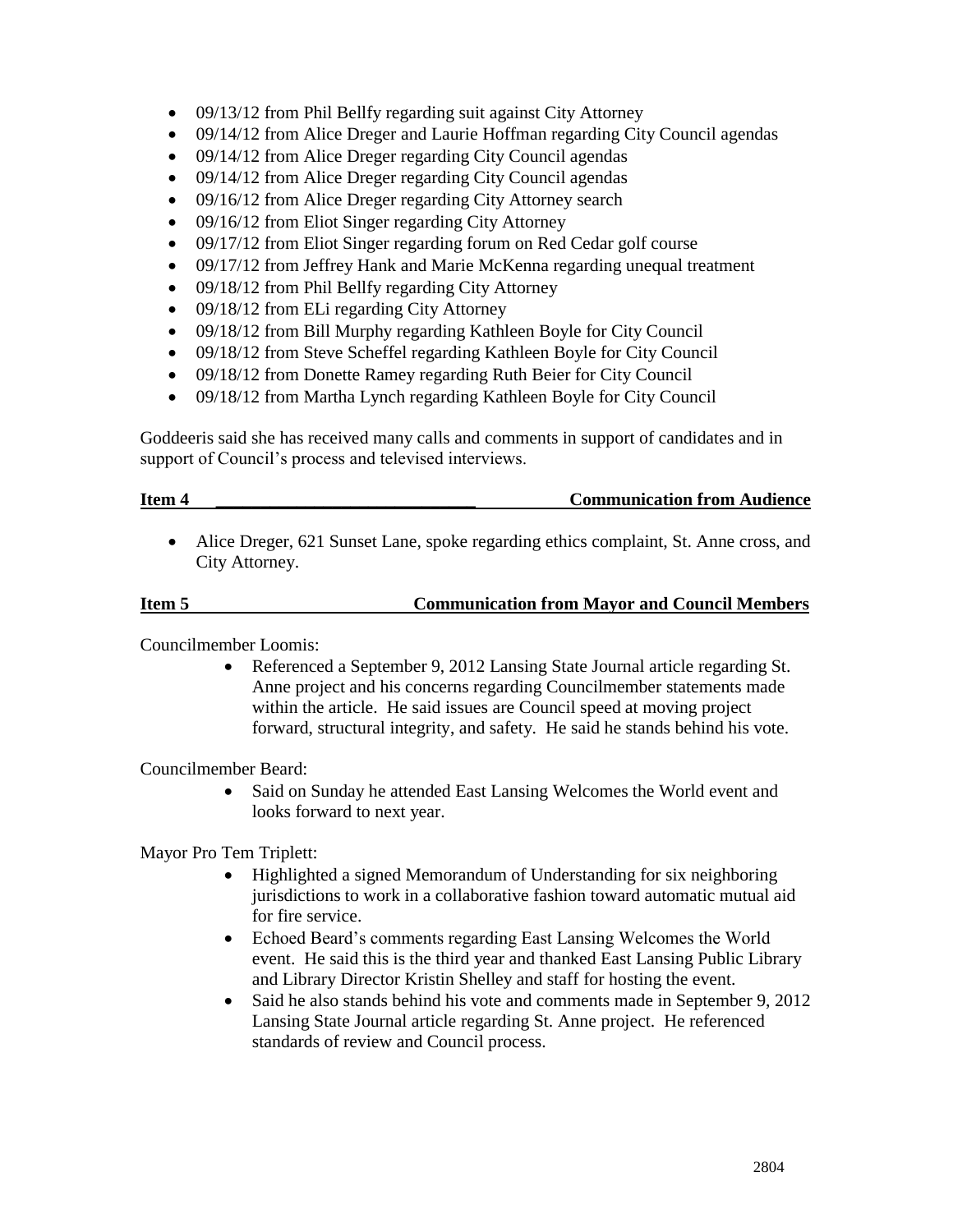Mayor Goddeeris:

 Also echoed comments regarding East Lansing Welcomes the World event, said there are 7,000 international students at MSU, and encouraged citizens to become involved with our global community.

Mayor Goddeeris reviewed the following actions taken at the work session of September 11, 2012:

- 1. Approved the minutes of the August 21, 2012 work session.
- 2. Approved the minutes of the August 28, 2012 special meeting.
- 3. Authorized City Manager to sign and file a Baseball Tomorrow Fund grant application with all understandings and assurances; and authorized Assistant Director of Parks, Recreation and Arts to serve as City representative in connection with the application, which is for \$70,000 for improvements to the baseball and softball fields at Patriarche Park.
- 4. Approved Kevin Beard as City Council appointment to the LAP Respite Center Board of Directors.
- 5. Approved resolution approving an application for a Development District Liquor License for State Side Deli located at 313 E. Grand River Avenue.
- 6. Approved street closure for Hawksridge Court on September 23, 2012, from 1:00 p.m. to 4:00 p.m. for annual picnic.

# **Item 7** City Manager's Report

City Manager George Lahanas:

- Referenced Memorandum of Understanding among six regional municipalities regarding fire services. He said Council has given authority to work toward implementation of Phases I and II of a regional fire study to work toward efficiencies and effectiveness.
- Said he will ask for a correction of Lansing State Journal reference to statement made by Fire Chief Randy Talifarro regarding regional fire study.

### **Item 8 City Attorney's Report**

Goddeeris said Yeadon took over for City Attorney Dennis McGinty on April 1, 2012. She said the contract was due to expire July 30, and a 90 day contract extension was granted which will expire September 30, 2012. She said Council will conduct a performance review next Tuesday and will then make a decision regarding agreement for legal services.

City Attorney Tom Yeadon:

 Presented a brief personal history, highlighted his professional career, litigation skills, institutional memory of the City, and said he will move into the City of East Lansing. Yeadon said he has peer review ratings of highest ethical standards, he gives straightforward, honest legal opinions and advice when asked, and allegations of corruption are nonsense.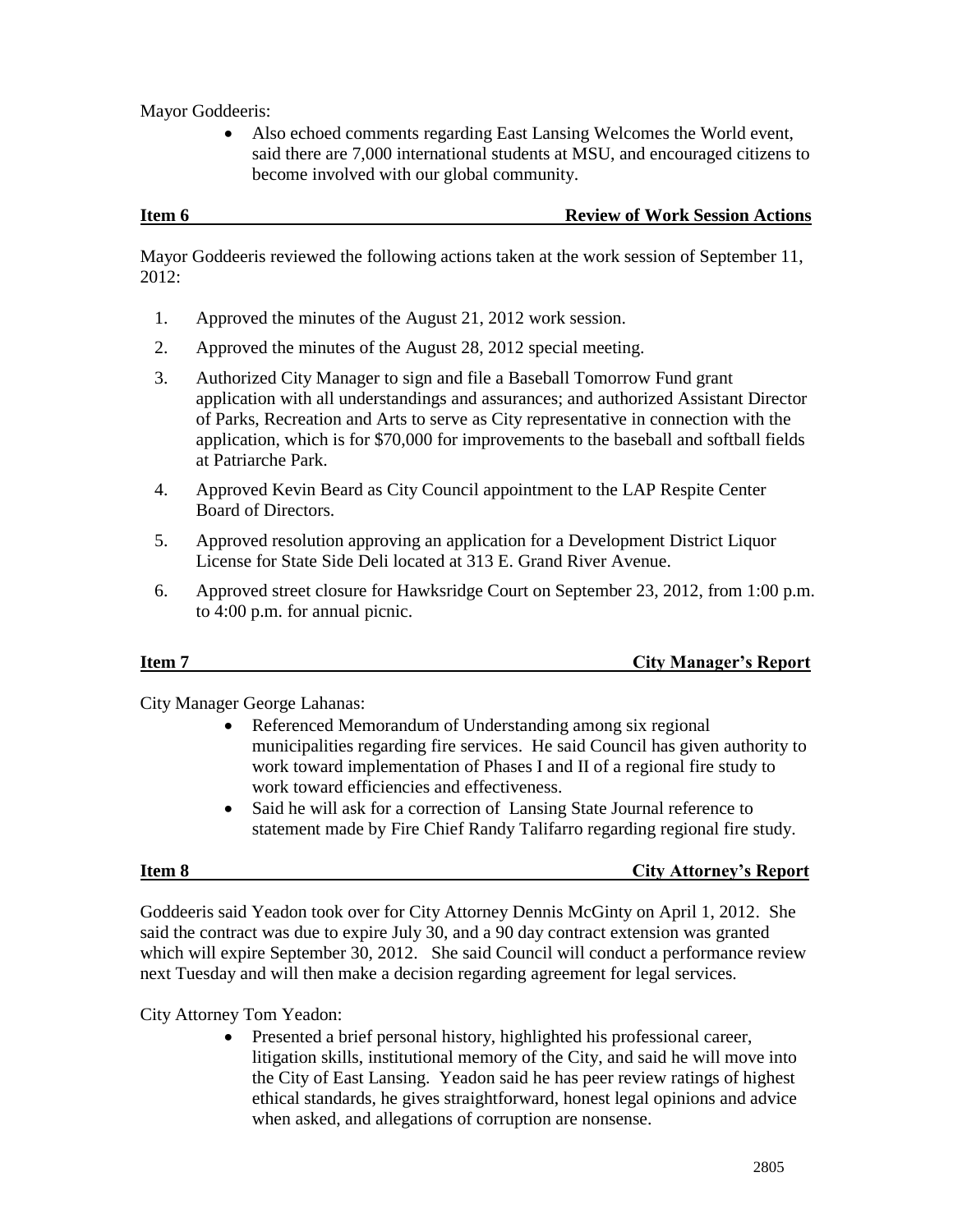City Manager George Lahanas reviewed the Consent agenda:

- 1. Approval of the New World Systems Standard Software License and Services Agreement and authorize the City Manager to sign the necessary documents by September 19, 2012.
- 2. Approval of an Administrative Services Agreement between the City of East Lansing and Hometown Housing Partnership, Inc. (HHP) that allows HHP to execute mortgage and promissory note documentation on behalf of the City of East Lansing for participants of the Homeowner Opportunity Assistance Program.
- 3. Approval of the re-appointment of Jon Hansen to the Officers Compensation Commission for a full term ending September 30, 2019.
- 4. Approval of a street closure request for 918 Harrington Lane to 940 Harrington Lane on September 21, 2012 from 5:15 p.m. to 7:45 p.m. for Crossing Homeowners Association annual neighborhood picnic.
- 5. Approval of a street closure request for 1717 Colorado Drive through the north culde-sac on Sunday, September 30, 2012 from 3:00 p.m. to 6:30 p.m. for the Northern Meadows Association neighborhood picnic.
- 6. Approval of Policy Resolution 2012-5; Resolution for Naming Public Properties.
- 7. Introduce and set a public hearing for October 2, 2012, for Ordinance No. 1283; an Ordinance to amend Article II – Five Prevention Code – of Chapter  $16$  – Fire Prevention and Protection – of the Code of the City of East Lansing by making further local changes to the NFPA Fire Protection Code, NFPA 1, 2000 Edition, known as the East Lansing Fire Protection Code, as adopted at Section 16-31 and amended by Section 16-33 by amending the previously added Section 16-1.1 and to add Section 26-66 to Division 2 – Disorderly Conduct – of Chapter 26 – Offenses – to the Code of the City of East Lansing to prohibit the ignition, discharge and use of consumer fireworks.

It was moved by Beard and seconded by Loomis to approve the Consent agenda.

ALL YEAS MOTION CARRIED

# **CITY OF EAST LANSING**

### **POLICY RESOLUTION 2012-5**

#### A RESOLUTION FOR NAMING PUBLIC PROPERTIES

WHEREAS, the City of East Lansing wishes to carefully deliberate the naming of streets and other public places; and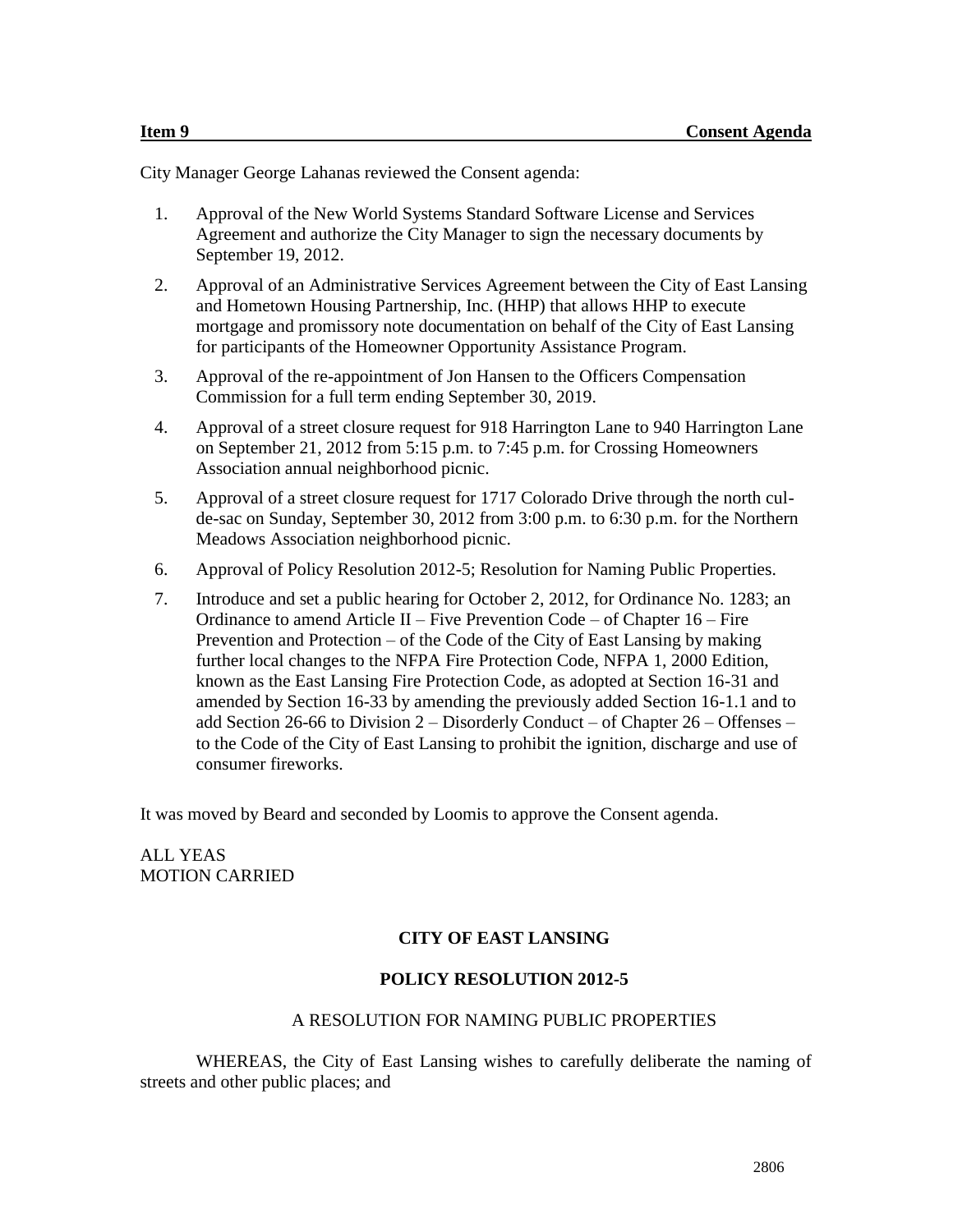WHEREAS, the City Council desires that during such deliberations, particular consideration will be given to honor people or events associated with East Lansing in addition to other standards established by these guidelines; and

WHEREAS, the City Council desires that any individual, group or organization may propose a name to City Council using an application available from the City Manager's office; and

WHEREAS, while these guidelines are expressed in mandatory terms, they are intended to be guidelines only and interpreted as such, meaning, under circumstances deemed appropriate by Council, any of the guidelines/standards set forth herein may be waived by a majority vote of Council;

NOW, THEREFORE, BE IT RESOLVED that the City Council of the City of East Lansing hereby adopts the following guidelines for the City of East Lansing to be used when considering the naming of public properties.

BE IT FURTHER RESOLVED that the policy shall be administered as follows:

### Section 1. General Guidelines

- 1. Under these Guidelines, the City will consider the naming of publicly owned streets in their entirety of at least one block in length, traffic islands, parks and buildings.
- 2. No names will be given to roadway medians, non-road rights-of-way, street corners, fixtures or accessory buildings.
- 3. No name will be given to any public property which may limit its use.
- 4. The City will not consider dual naming of any public properties, nor duplicate names.
- 5. There is no assumption of right for a private donor to name a property because the property was a gift to the public unless such right was retained in the land transfer agreement.
- 6. The naming of residential subdivision plats and streets will be allowed by the developer if the names are in compliance with Section 1.4 of these Guidelines, as well as other regional standards as applied by the City's Planning Director.
- 7. The legend of any sign or plaque as required in Section 3.1 must be written or approved by the committee as appointed under Section 2.1.

### Section 2. Community Standards for Naming

2.1 Naming of public places for people will be considered for approval by City Council if the honoree meets the standards of community recognition and meets the other applicable standards as follows: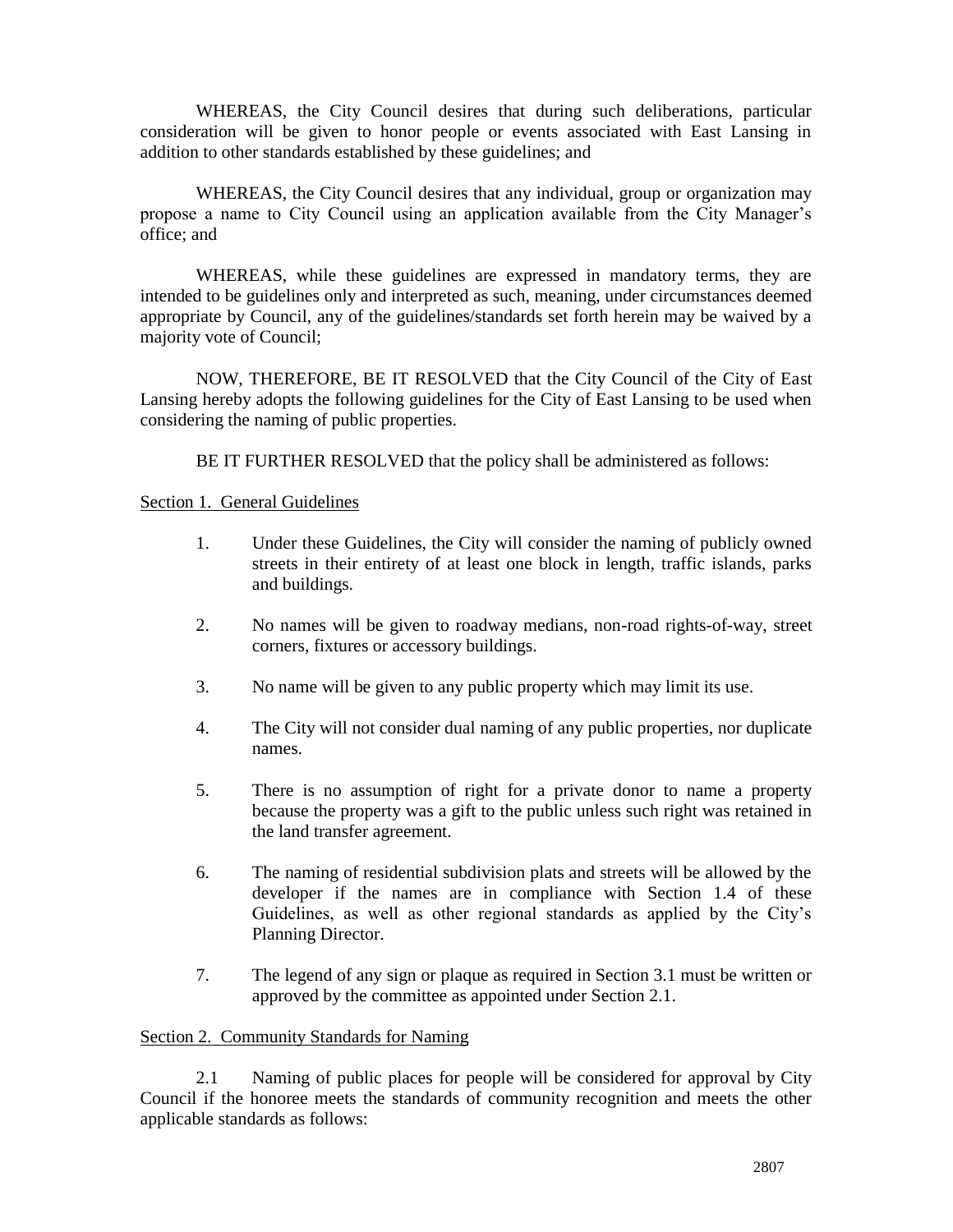- (a) Person must be deceased.
- (b) Person may have been associated with East Lansing as a resident, an elected official, a volunteer or known for a particular community action.
- (c) Person of national renown will be considered if his/her principles were consistent with East Lansing public policy.
- (d) Recognition of a person is not related primarily to a particular religious association or role.
- (e) Recognition of a person is not related primarily to a particular political association or party.

2.2 Naming of public places for other places, events or for any other purpose will be considered for approval by City Council if it meets the standards of community recognition and if it meets other applicable standards as follows:

- (a) Recognition is not related primarily to a particular religious association or role.
- (b) Recognition is not related primarily to a particular political association or party.
- (c) Recognition is consistent with East Lansing public policy.

### Section 3. Financial Considerations

3.1 A permanent sign, or a plaque which explains the significance of the name, must be placed at the site. Costs of the sign or plaque will be borne as follows:

- (a) Costs for signs for city-named streets will be borne entirely by the City.
- (b) Costs for signs for streets in privately developed residential subdivisions will be borne by the City.
- (c) Costs for signs or plaques for other properties requested and named by the City will be borne entirely by the City.
- (d) Costs for signs of plaques for other properties requested for naming by a private entity will be shared by the City and the requesting party as follows:
	- (i) Costs for a plaque or sign of uniform, reasonable size which would normally be placed upon the property will be borne by the City.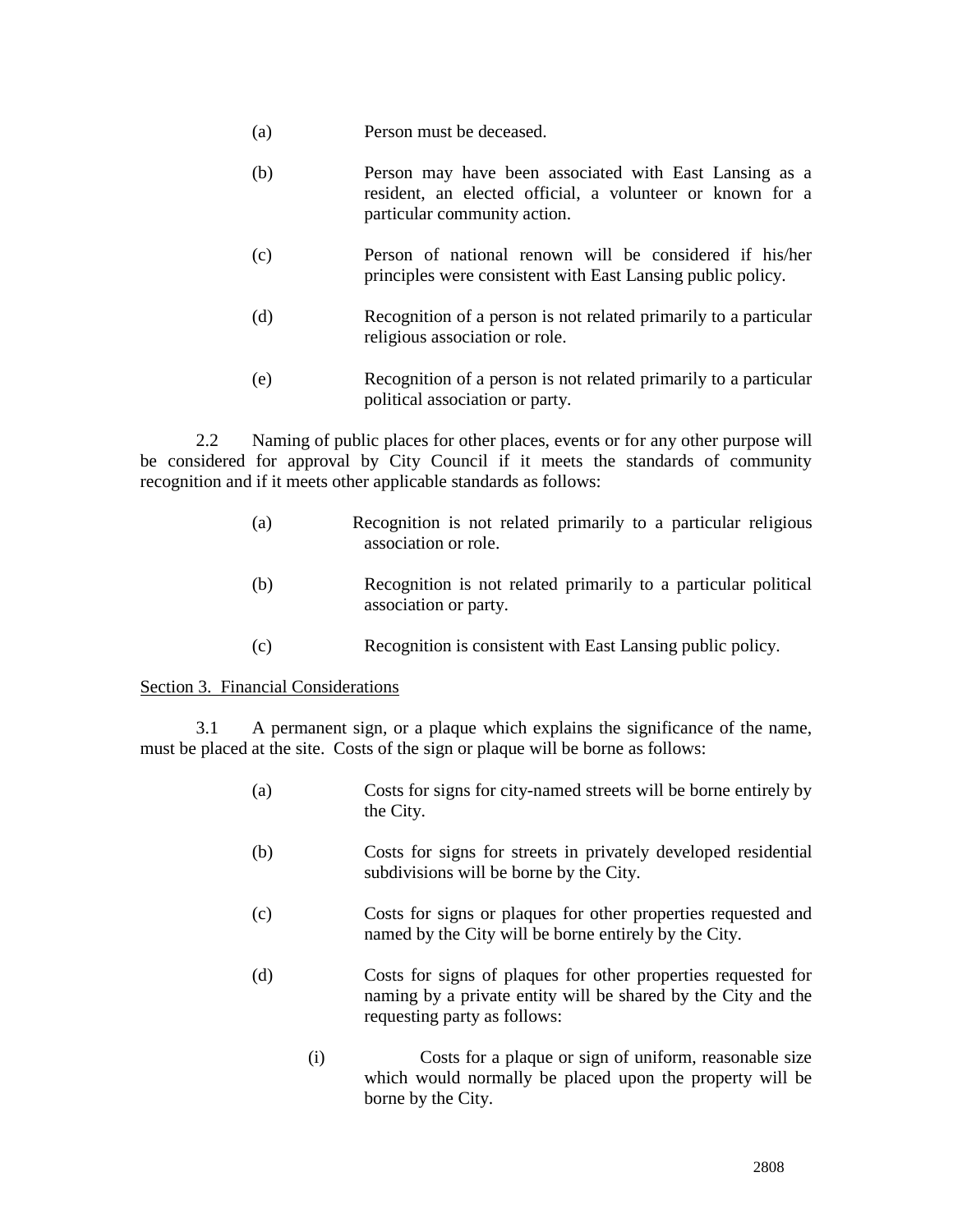(ii) Unusual costs for a plaque or sign will be borne by the private entity requesting the unusual sign or plaque.

#### Section 4. Process

4.1 In naming public properties, as initiated either by the City or by an individual or group, the following process must be followed:

- (a) The requesting entity must complete an application and submit it to the City Manager's office who shall forward it to Council for consideration at the next most convenient work session.
- (b) Upon notice of the application, the City Council will then, by majority vote, decide whether to forward the application to an ad hoc committee as described herein or whether to take no further action on the request. If the decision is to forward the application to an ad hoc committee, the Mayor will appoint an ad hoc committee consisting of a former mayor and four other residents who are representative of the community.
- (c) The ad hoc committee will consider the application in light of these Guidelines and standards of community recognition.
- (d) The ad hoc committee must reach a decision for naming within 90 days.
- (e) The recommendations from the ad hoc committee should include notice of any guidelines that would need to be waived if approved and a recommendation of whether or not to waive any of the guidelines/standards set forth herein and the legend for any sign or plaque.
- (f) City Council will consider the recommendation of the ad hoc committee and determine, by majority vote, whether or not to approve the application.
- (g) Approved applications must be kept on file with the City Clerk's office to provide a permanent record of the significance of names.

4.2 Applicants for naming of residential subdivision streets are exempt from Section 4.1 but must submit an application to the City's Planning Director for approval under Sections 1.4 and 1.6 of these Guidelines.

4.3 Size of signs and plaques and placement are regulated by the City Code and must be approved by the appropriate City Official.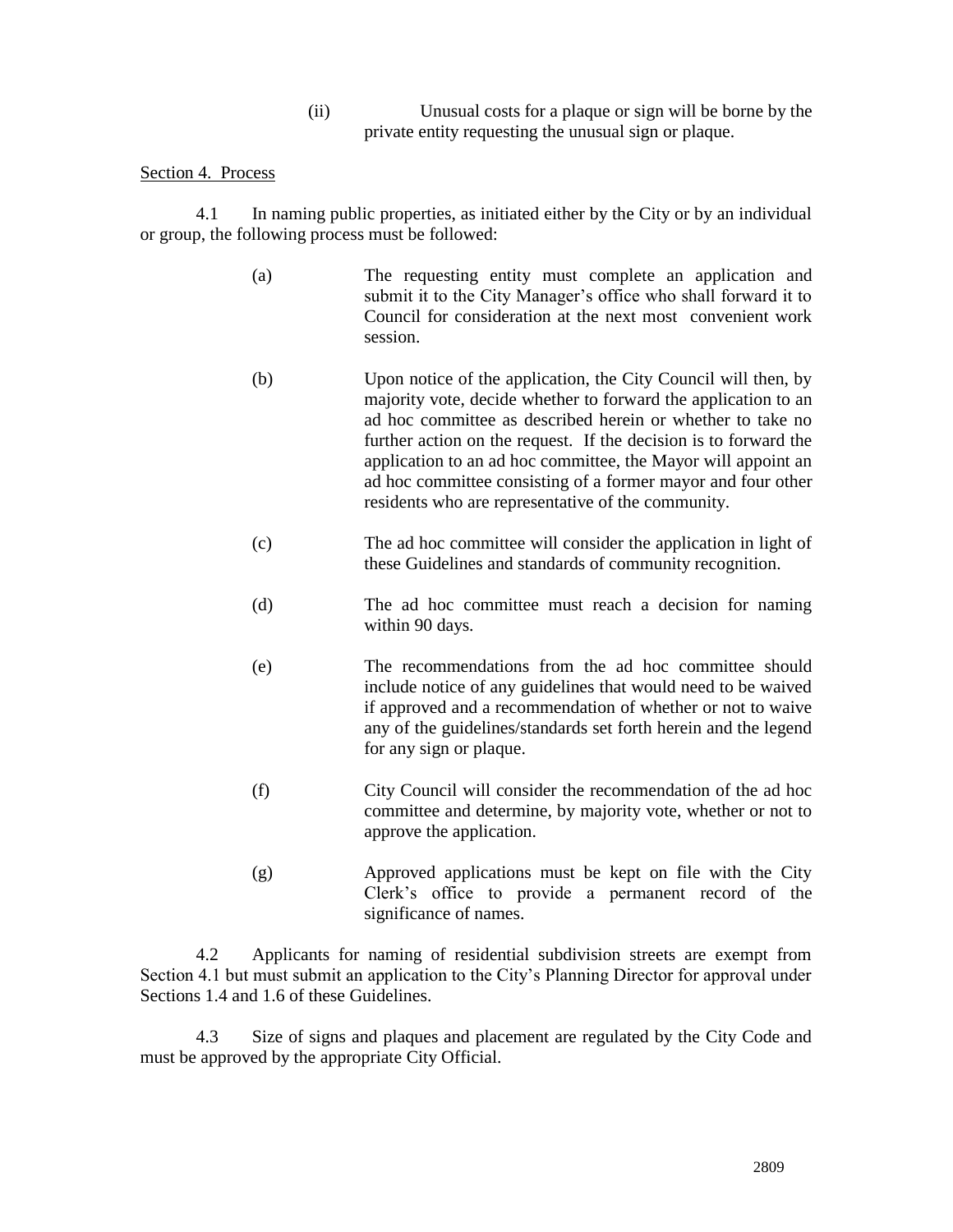### Section 5. Repeal of Prior Resolution

This Policy Resolution replaces Policy Resolution 1992-10 which is hereby repealed.

| Item 10 |  |
|---------|--|
|         |  |

**Business Agenda** 

# **1. Consideration of the Department of Code Enforcement & Neighborhood Conservation (CENC) reorganization.**

George Lahanas, City Manager, briefed Council and answered questions on a proposed combination of the Planning and Community Development and Code Enforcement and Neighborhood Conservation departments. He said this departmental reorganization will create one department under the leadership of Tim Dempsey, current Planning and Community Development director, that will house all building and planning related items. He said the new department will be named the Department of Planning, Building, and Development.

Lahanas said the reorganization will make improvements to the process by addressing any miscommunication, will strengthen department culture of strict code compliance and staff expression of concerns, and will make use of the new computer system and software.

Goddeeris said Council discussed this at September 11 work session. She said it is on the Business agenda so the community can see Lahanas' leadership plans for the future and how he has been dealing with issues facing Council.

Triplett said he appreciated the speed with which Lahanas responded to address Council concerns expressed June 26 regarding the St. Anne project.

It was moved by Triplett and seconded by Loomis to approve the City Manager's proposed reorganization and combination of the Planning and Community Development and Code Enforcement and Neighborhood Conservation departments into one department to be named the Department of Planning, Building, and Development, as outlined in September 18, 2012 Council packet.

# ALL YEAS MOTION CARRIED

# **2. Discussion regarding filling the vacancy on the City Council left by Don Power.**

Goddeeris reviewed the steps Council has taken since the resignation of Don Power:

- Resignation on August 22, 2012
- Special meeting held on August 28 to agree on schedule, application, and process
- According to City Charter, Council has 30 days to make an appointment. That date is September 21, 2012
- Press release to solicit applications on August 29
- Deadline to receive applications was September 7 at 4:00 p.m.
- Interview questions were developed at September 11 work session
- Interviews were held at Hannah Community Center on September 15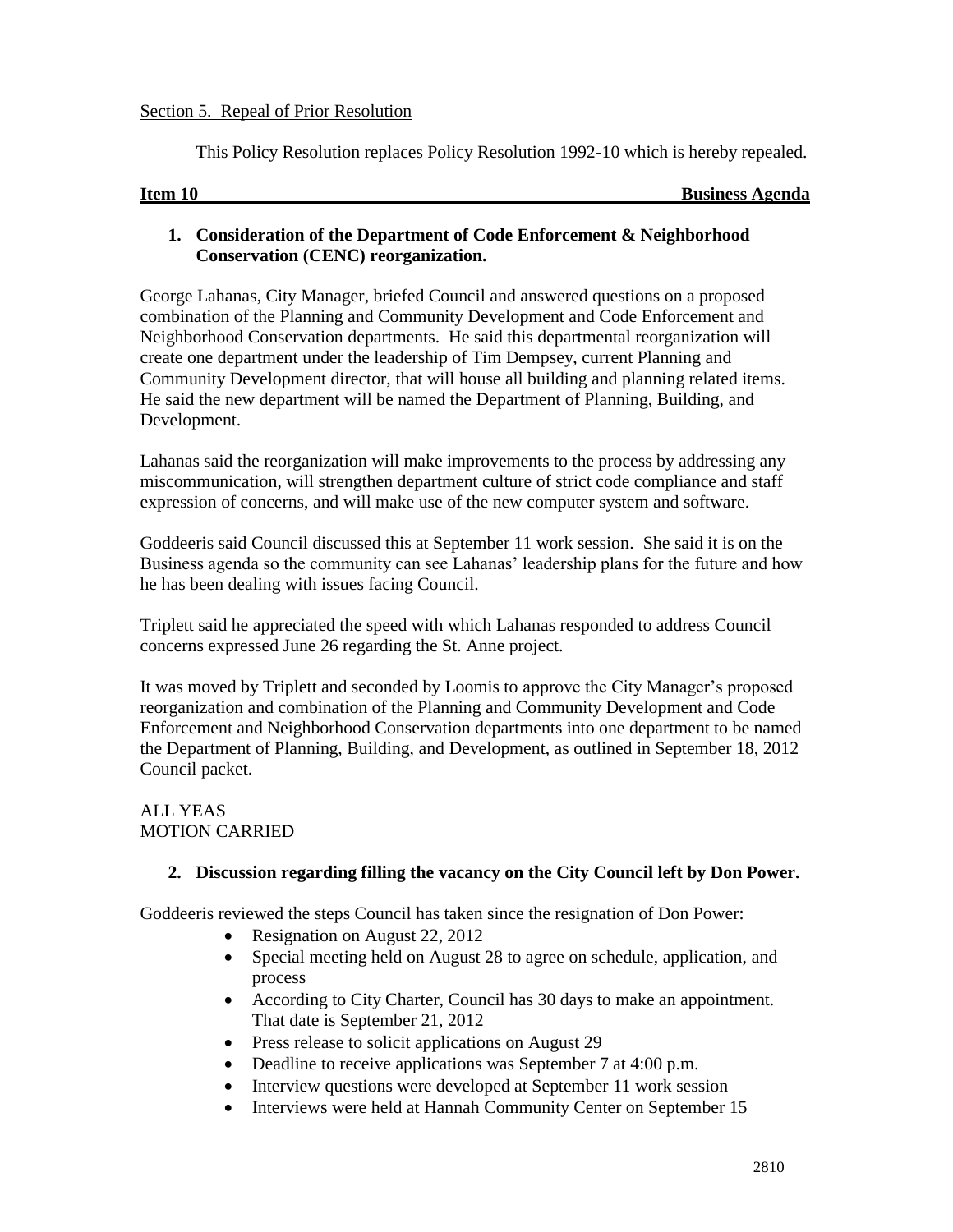- Council received 16 applications; two applicants withdrew before interviews, one withdrew after interviews
- Tonight, discuss and try to come to an agreement on an applicant. If not, additional meetings will be scheduled as necessary.

Goddeeris said this is a talented pool of applicants which makes it a difficult decision. She thanked all who applied and asked those who are not chosen to consider service to the City on Boards or Commissions.

Goddeeris outlined the process used by Council in the City Manager search. She said each Council member will put forward top two candidates, will discuss strengths, and then a motion will be made. She said if there is not a majority, discussion will continue and another motion will be made. She said this will continue tonight, or at a future meeting with additional information from the applicants, if necessary.

Goddeeris put forward the names of Ruth Beier and Kathleen Corkin Boyle.

Beard put forward the names of Kathleen Corkin Boyle and Benjamin Eysselinck.

Triplett put forward the names of Zachary Behler and Kathleen Corkin Boyle.

Loomis put forward the names of Ruth Beier and Douglas Ripley.

It was moved by Beard and seconded by Triplett to appoint Kathleen Corkin Boyle to the open position on the City Council.

# ALL YEAS MOTION CARRIED

Goddeeris said Boyle will be administered the oath of office next week and will serve until the Council election in November 2013. Beard said two four-year terms in addition to this partial term will be on the November 2013 ballot.

# **3. St. Anne report**

Tim Dempsey, Planning and Community Development Director, updated Council on outstanding items in the St. Anne project. He said additional information has come in and has been forwarded to C2AE for their evaluation. He said the condition of occupancy will be determined later this week dependent upon the additional information received. He said the final close-out letter from C2AE should be available on Friday to be included on Council's agenda for discussion next Tuesday.

Goddeeris said Tom Yeadon, City Attorney, has written an opinion dated September 13, 2012 regarding the St. Anne cross architectural feature as it relates to the City's sign ordinance. She said this opinion will be placed on the City website.

Yeadon gave a brief synopsis of the opinion. He said if the cross is a sign, it exceeds the size limitation, and so it is in violation of the sign ordinance. He said under the First Amendment,